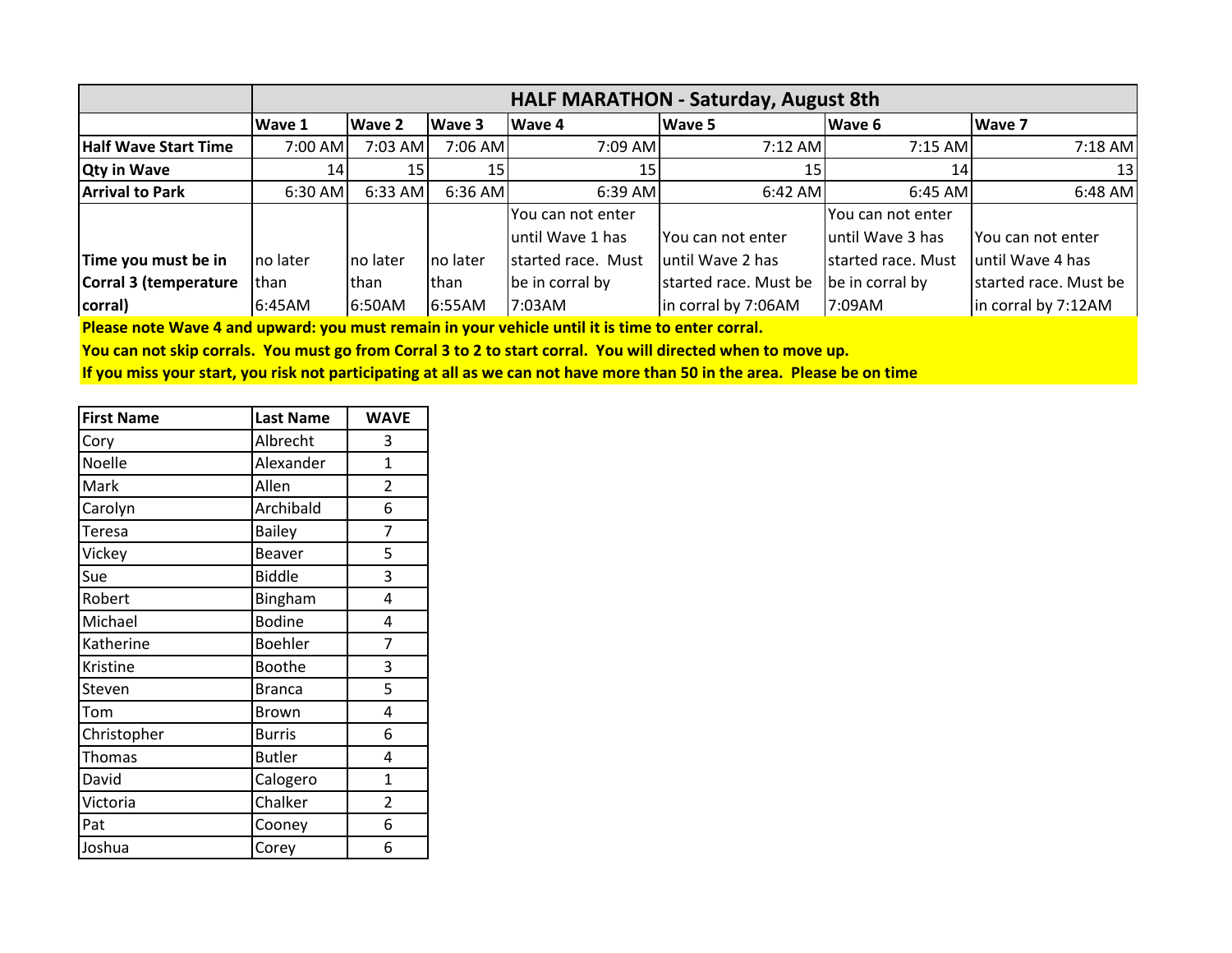| Benton         | Cornell   | 5              |
|----------------|-----------|----------------|
| Jacque         | Cox       | 6              |
| Darlene        | Crandall  | 3              |
| Cate           | Cuyler    | 4              |
| Stephen        | Dawe      | 5              |
| <b>Brendan</b> | Dawson    | 3              |
| Zachary        | DeLany    | 7              |
| Cat            | DeLaus    | 4              |
| Kelly          | DeMarree  | 5              |
| Paul           | DiCola    | 3              |
| Meredith       | Dragon    | 5              |
| Marissa        | Dressel   | 7              |
| Christopher    | England   | $\overline{2}$ |
| Haley          | Faro      | $\overline{2}$ |
| Bethany        | Fegadel   | 6              |
| Juliet         | Finley    | 3              |
| Thomas         | Fogg      | 4              |
| Jennifer       | Gaudino   | 4              |
| Frank          | Golojuch  | $\overline{7}$ |
| Michael        | Hakiel    | 4              |
| Rosealin       | Heinemann | 4              |
| Max            | Herman    | $\overline{2}$ |
| William        | Hogan     | 3              |
| William        | Howard    | 6              |
| Jake           | Husted    | $\overline{1}$ |
| Robert         | Jaeger    | $\overline{1}$ |
| Mark           | Jeary     | $\overline{1}$ |
| Royce          | Knowlton  | 5              |
| Steve          | Knutson   | $\overline{1}$ |
| Tamisha        | Kuhs      | $\overline{1}$ |
| Mark           | Lavner    | $\mathbf 1$    |
| Elizabeth      | Lawliss   | 6              |
| Dan            | LeFevre   | $\overline{2}$ |
| Calley         | Lynch     | $\overline{2}$ |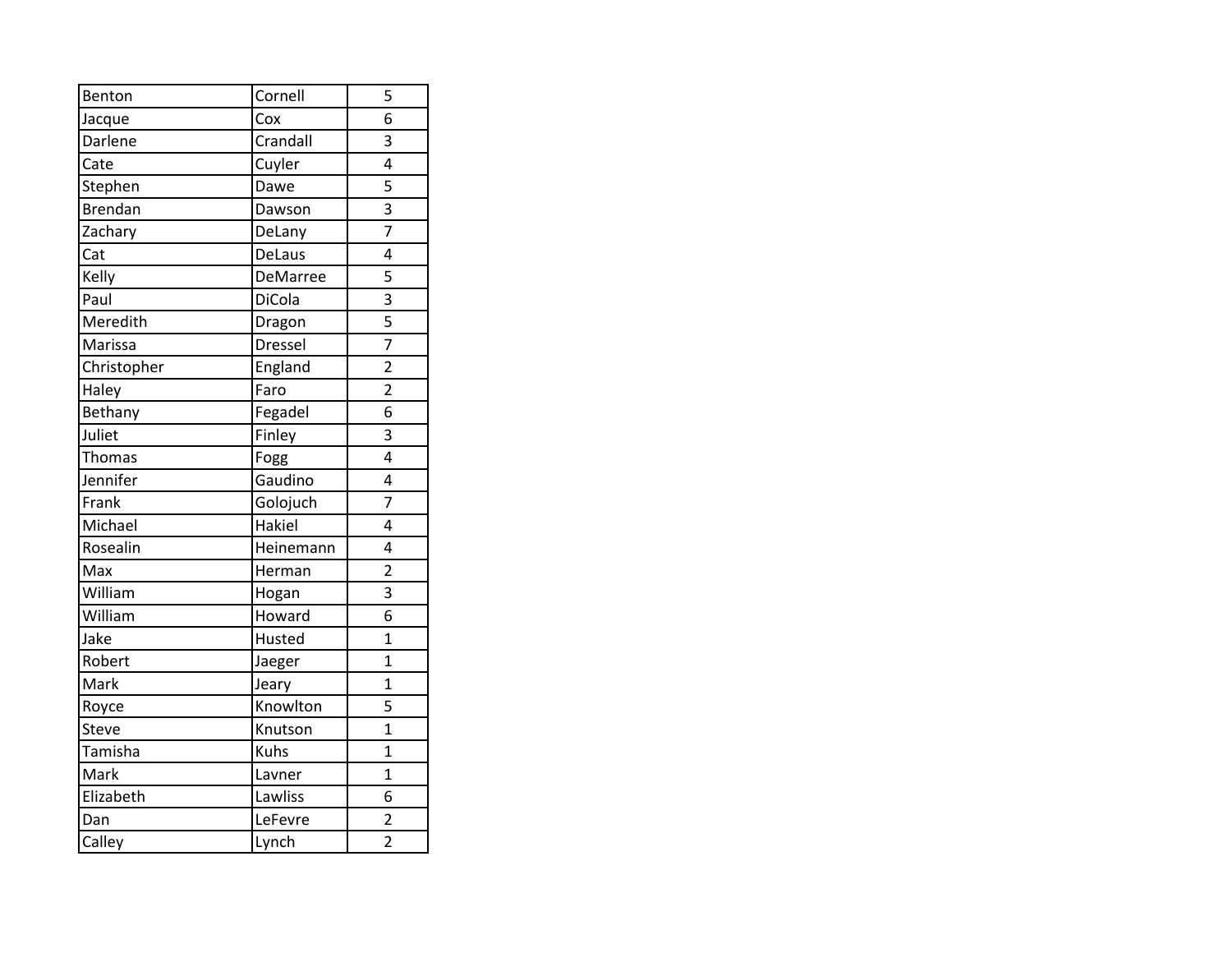| Monique       | Marcel        | 7              |
|---------------|---------------|----------------|
| Al            | Marciano      | $\overline{2}$ |
| David         | Markallo      | 7              |
| Jacob         | Marrer        | 4              |
| Gianna        | Martel        | 3              |
| Megan         | Murphy        | 5              |
| Jay           | Nadeau        | 4              |
| Robert        | Newell        | $\overline{2}$ |
| Mary-Ammielle | Nichols       | 5              |
| Thomas        | Nolan         | 3              |
| Tim           | <b>Oertel</b> | 5              |
| <b>Bob</b>    | Pastecki      | 3              |
| Jessica       | Paulino       | 6              |
| Derek         | Payne         | 6              |
| Christina     | Pelletier     | 4              |
| Hilary        | Perez         | $\overline{1}$ |
| Jason         | Peryea        | 4              |
| Burgandy      | Petty         | 4              |
| Melissa       | Petz          | $\overline{2}$ |
| Glenn         | Pezzulo       | $\overline{5}$ |
| Denise        | Price         | 3              |
| Tom           | Reitz         | 7              |
| Tyler         | Roneker       | $\overline{7}$ |
| James         | Ryan          | 3              |
| Doug          | Sadowski      | $\overline{1}$ |
| Kyle          | Saisselin     | $\overline{2}$ |
| Amie          | Salsbury      | $\overline{1}$ |
| William       | Schifferli    | 7              |
| Norman        | Schollard     | $\overline{1}$ |
| Amy           | Seagroves     | 5              |
| Mark          | Shima         | $\overline{7}$ |
| Kaiya         | Slovik-Rodge  | $\overline{2}$ |
| Viviane       | Stover        | 5              |
| Cortney       | Strzelczyk    | $\overline{7}$ |